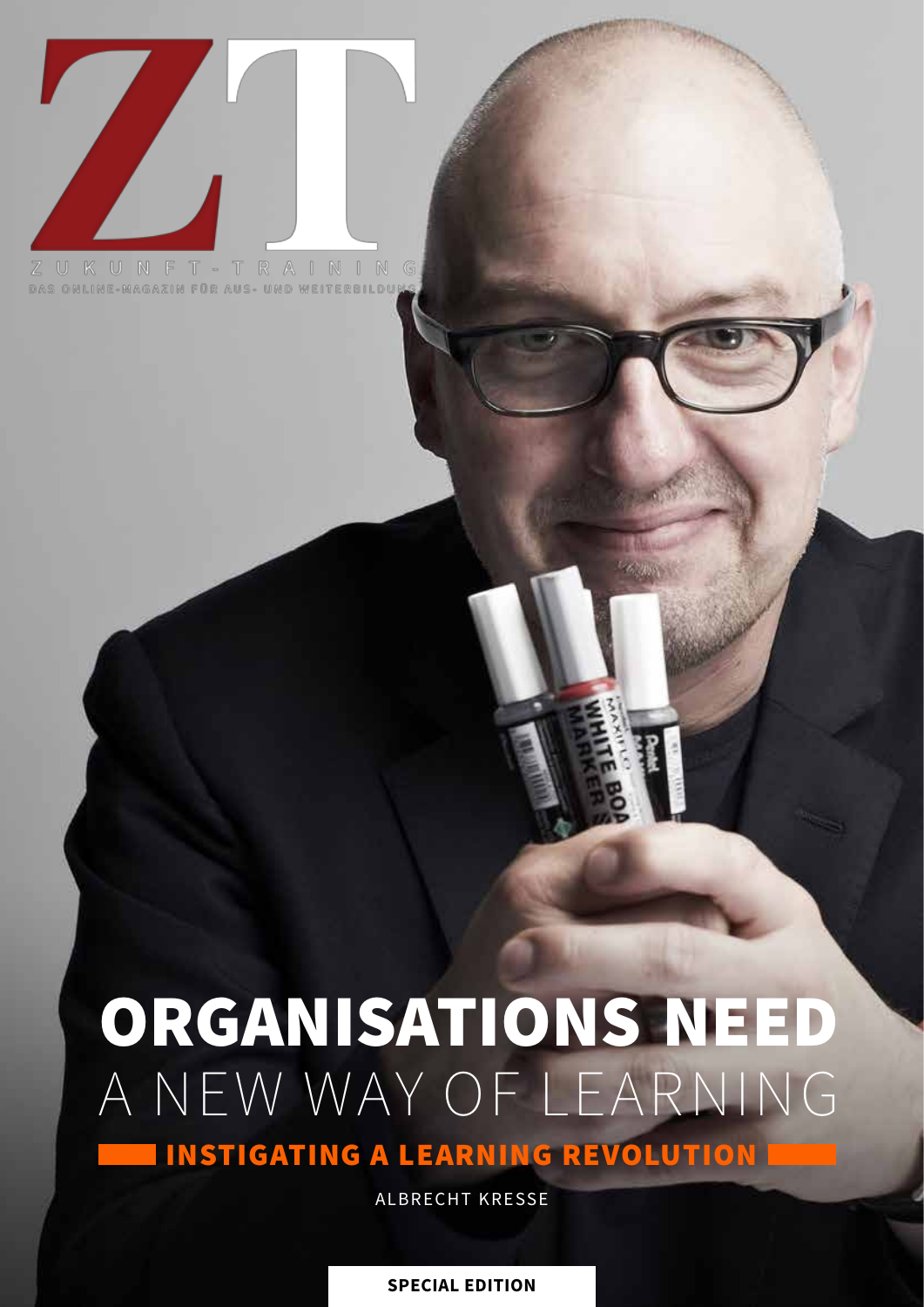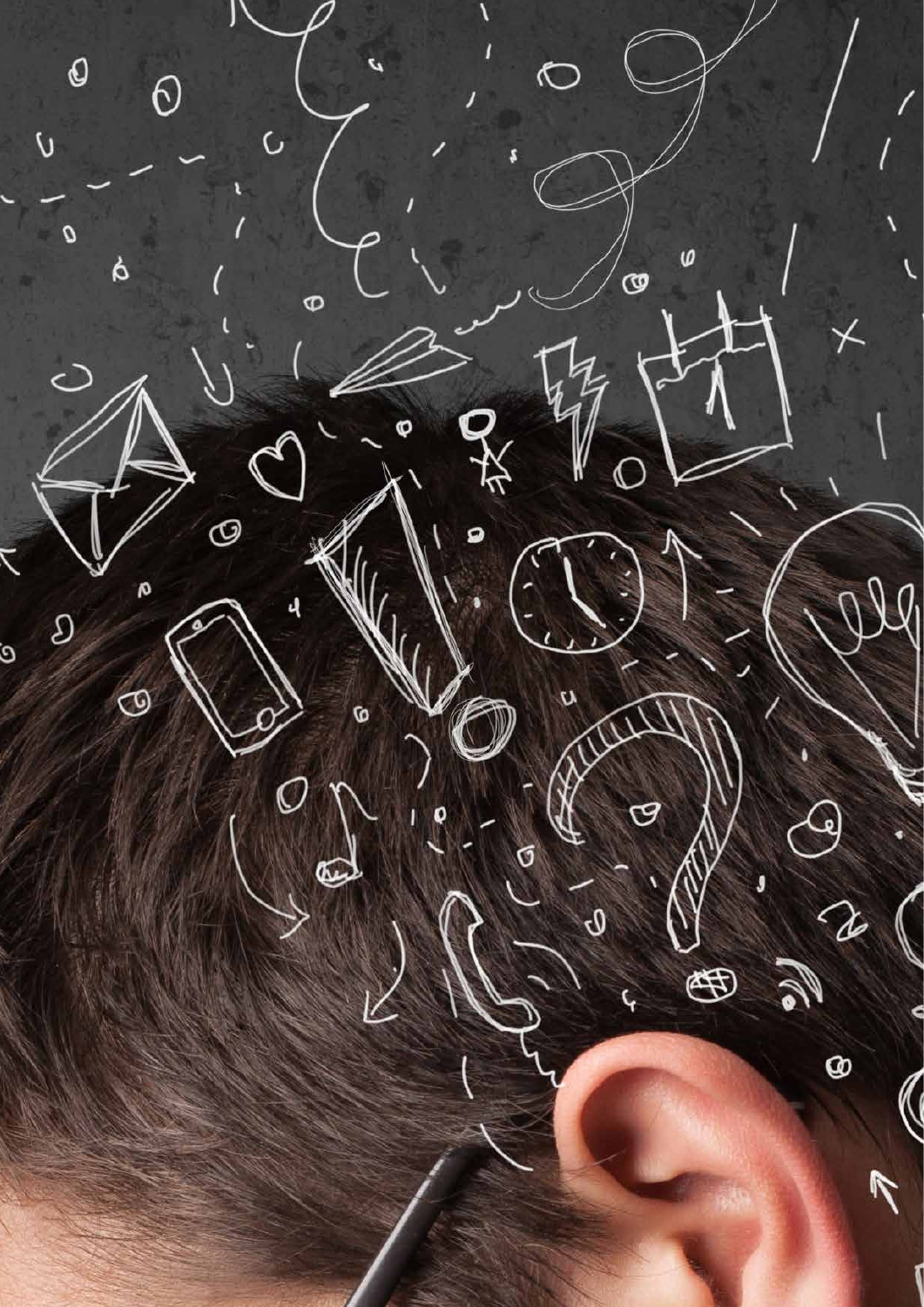# ORGANISATIONS NEED A NEW WAY OF LEARNING CALL FOR A LEARNING REVOLUTI

Training that is tailored to meet the specific requirements of a company is becoming increasingly important in order to help staff to gain important skills. The concept of edutrainment offers the decisive tool for developing such competencies. What lies behind this concept, which promises nothing less than a revolutionary learning experience?

# **by Albrecht Kresse**

**F** dry as the Gobi Desert. His boss wanted to help him out by lorian Müller looks up at the clock. 12:15 and 23 seconds. The hands are crawling round the clock face. Dr. Rippenbalder is busy clicking through diagrams for yet another project management model. Florian feels a tickle in his throat. The seminar is as sending him. Open Project Management Training didn't sound bad, and with an expert like Dr. Rippenbalder, author of several hefty volumes on the subject to boot. "Top quality for top performance" it said on the online platform on which Florian had registered for the seminar. Even the course description

had sounded exciting. But now he was drowning in a deluge of concepts. Learning facts had never been his strong point. "Professional development is like school," he thinks to himself, sinking a little deeper into his chair.

One would like to call out to him: "Florian! Hang in there! You're not alone!" But every day, thousands of students experience something similar. They sit around in dreary seminars and training courses, asking themselves why learning has to be so taxing. Their employers are equally frustrated – why do they invest so much when they get so little back? Every year, Ger-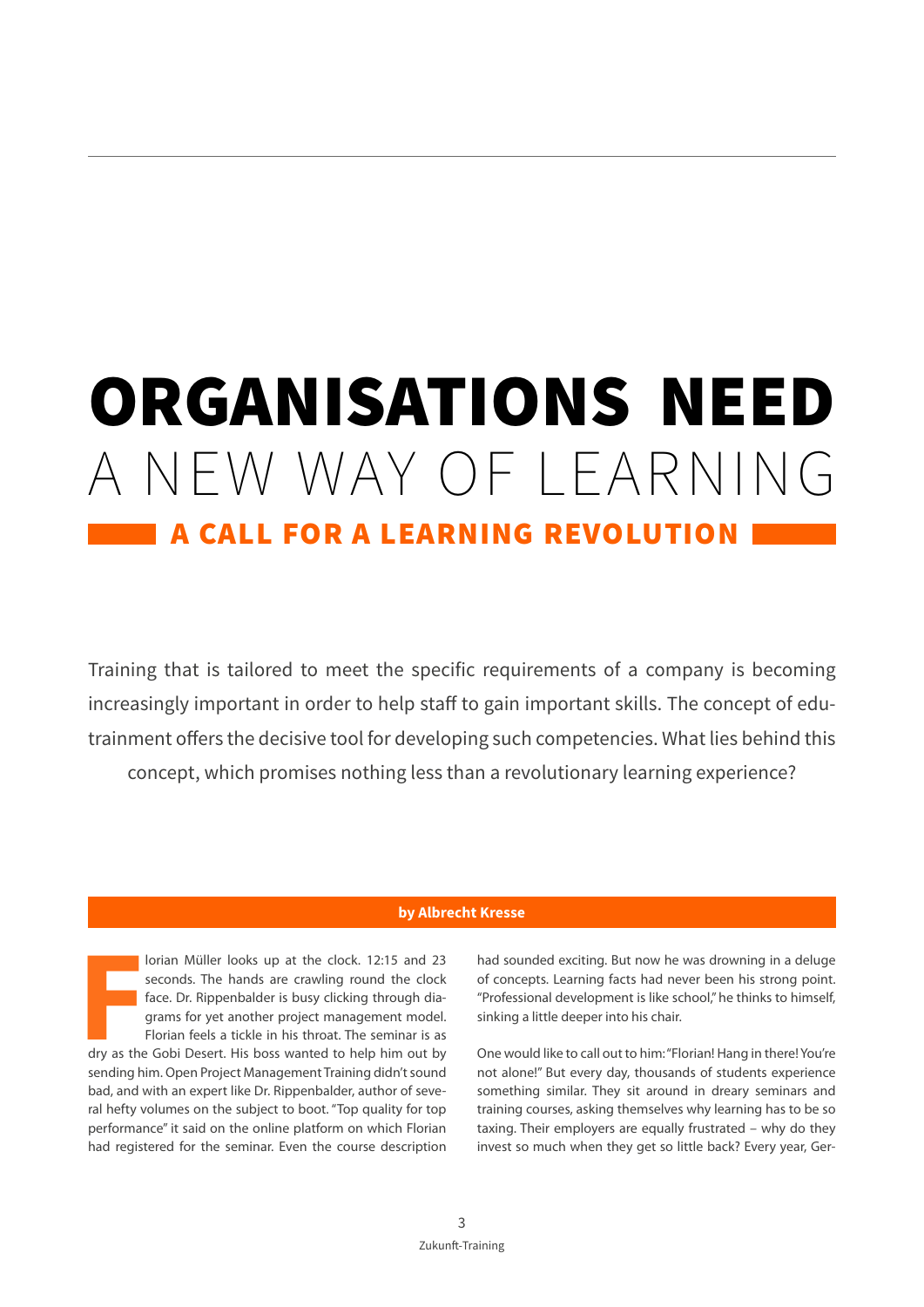# "We need a revolution in learning methods within the organisation."

man firms spend around 30 billion Euros on professional development. And it's not just Florian who suspects that most of the money that is spent simply goes down the drain; because it's invested in the wrong staff, the wrong topics, and the wrong methods and courses. What it boils down to is that we spend far too little time thinking about the quality of learning, about didactics,

about training architecture – in other words, about the basic requirements required for effective learning. This is a huge mistake, and yet, this is where the greatest potential for designing more effective and more efficient professional and personal development lies. We need a revolution when it comes to learning within organisations; a move towards new frameworks and formats that enthuse our staff, supporting them as they put what they have learned into practice, and helping them to take responsibility for their

**It's the didactics, silly!**

own personal development.

Only around 10 per cent of what we learn is ever put into practice – not exactly a ringing endorsement for the training industry. This poor rate of transfer demonstrates how ineffective training delivery is. The mistake lies in incorrect didactics. The mere word is redolent of blackboards, exam stress and cramming. Before you know it, all those mental images that have been ruining the learning experience for people like Florian for so long, have developed.

But didactics is far from being a dreary topic. It can be fresh and full of life, if only you want it to be. With the right didactics, even dry subject matter can be communicated in such a way that learning is fun, and far more of what is learnt is evident in the participants' everyday work.

Broadly speaking, didactics is concerned with the basic theoretical and

"Edutrainment – a concept which combines the elements of education, training and entertainment."

> practical framework for teaching. Which learning objectives will we pursue; which methods and means will be used; what does the subject matter look like? And above all, who is the target audience and what prior knowledge do they have? What are their peculiarities and needs? Good didactics is oriented around people, and not the other way round.

> The need for fresh didactic concepts grows with every passing year. While older audiences may still be content with formal teaching from the front, having never known anything else, younger employees tend rather to get frustrated with antiquated learning rituals. Generations X and Y grew up with

video games, iPods and smartphones. They want to learn playfully and above all independently. Florian himself is an enthusiastic gamer at home. Perhaps he'd be better served with some kind of smart project management learning app … ?

One thing is certain – old-fashioned chalkboard didactics no longer enthuse brighter employees and only result in a

> rather dreary and strenuous attainment of learning objectives. But is there really such a thing as perfect didactics? Well, there's more than one way to skin a cat. In my organisation, we're following our own path with edutrainment – a concept which brings together the elements of education, training and entertainment. It's about communicating the right amount of the right content to the right audience at the right time, using the

right methods (education), offering participants a maximum of interaction and professional feedback (training) and making them enthusiastic about a given topic with the right measure of entertainment and positive emotions (entertainment). The goal of edutrainment is for people within organisations to learn more effectively in a shorter time. Numerous successful projects and positive client feedback have confirmed that edutrainment works.

## **Selling products or generating solutions**

For me, training architecture is the central issue for any successful action,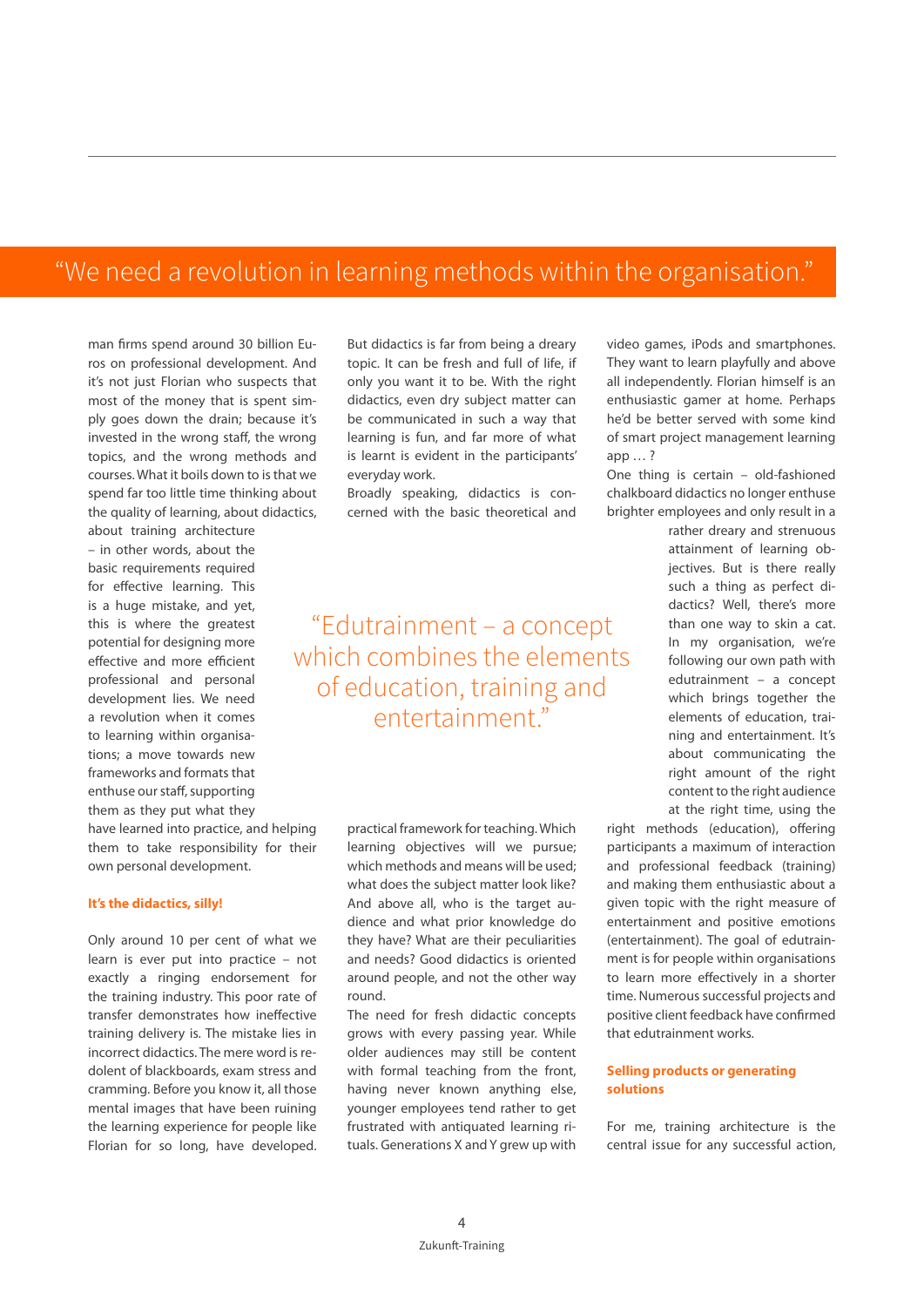because the basis for effective skills transfer is laid during the preparation phase. This is where the trainer's view of him or herself has to change, from seeing themselves, not as a product salesperson but rather as someone who generates solutions. It's about carefully identifying the customer's needs and then coming up with a solution that the customer most likely wouldn't have found on their own. An enquiry about a specific training course is all well and good. But is this really what the customer needs? Are we really scratching where it's itching? The trainer needs to ask questions, to do some research and to form their own picture of the situation. Individuals with a range of skills are required for the subsequent development of the solution: course architects, consultants, e-learning experts, graphic designers, content creators and others. More is achieved if tasks are shared intelligently, because a great trainer isn't automatically great at coming up with course designs and formats. And we shouldn't just let any old Dr. Rippenbalder loose on innocent students. So, networks are the future, and the trainer as a one-man band will soon be a thing of the past.

The challenge for organisations, then, is to increasingly invest in professional training architecture and format development. Many of them will have rules, standards, guidelines and processes for practically everything, except training. Therefore, they cheerfully bring in a whole range of service-providers, each of which works according to a completely different philosophy. That makes about as much sense as using two incompatible software tools within one single department. In 20 years of professional experience, I've only ever met one customer who could explain his didactic process to me and who had me adapt my training format to conform to his concept.

### **You can learn how to learn**

If learning is the most important metacompetence of the future, then we need professional offers for the concept of learning how to learn. To give an example: all the knowledge in the world is available on the web for free and yet many managers still spend two to four hours a day googling mindlessly all over the place. Instead of developing expensive web-based training for conducting performance appraisals, all the necessary videos and content could be gathered from the net in three minutes flat. The only prerequisite is that you not only find the relevant content, but also that the appropriate metacompetencies are available, with which this content can be ingested in a useful manner. All of this has to do with self-directed learning competence which, sadly, is not often encouraged by those responsible for personnel development in a conscious and structured manner.



**Albrecht Kresse** *Visual Summarizer*

*Albrecht Kresse is an expert, speaker and author on innovative personnel development. As the founder and director of the edutrainment company, he develops tailor-made solutions, together with his team, for medium-sized German companies and international firms that are world leaders in their respective fields. Numerous enthusiastic customers and a range of awards attest to the effectiveness of the edutrainment principle that is introduced in Mr. Kresse's new book, "Edutrainment. Better, faster, easier learning within organisations." He has been awarded the International German Training Prize and the German Professional Development Prize for his work. He is also an expert member of "Club 55".*

*www.edutrainment.com*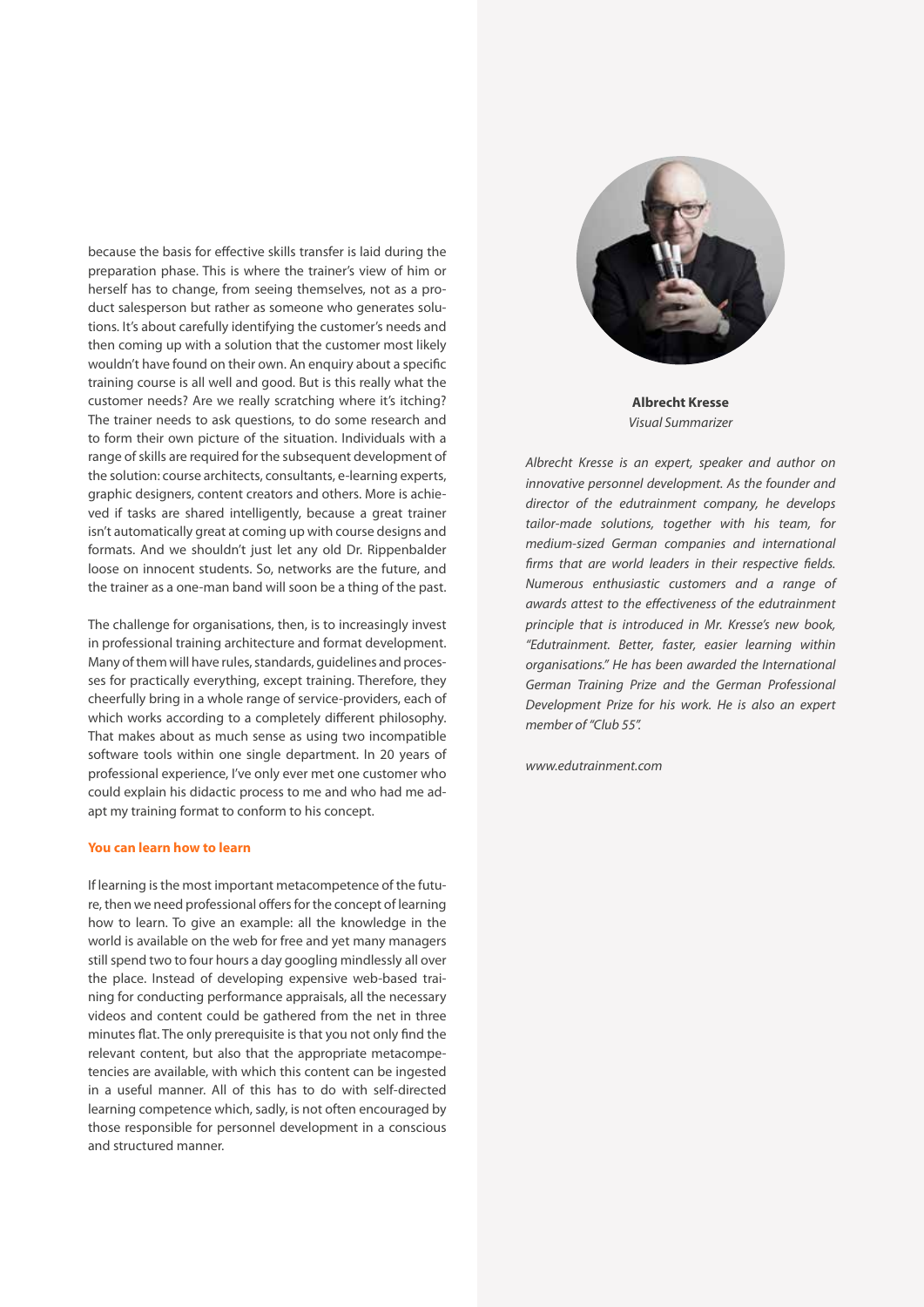Among other forms of training, we also need media competence training – how do I use search engines or sites such as YouTube for learning languages or soft skills or for acquiring specialist knowledge? Video-based, self-directed learning has become a popular trend. Higher bandwidths now mean it even works on your mobile. The trendsetter here is the Pink University. Stefan Frädrich is following a different path with his platform "GEDANKENtanken" (fuelling up with thoughts). Experts post their content here in the form of videos, and licensed trainers - functioning more as learning facilitators - use them for their work with trainees.

As far as the skills for self-directed learning are concerned, an enormous need exists within companies, while at the same time it also represents a huge potential saving for businesses. So before you follow Google's example, by simply giving your staff half a day a week for self-directed learning, why not first take a moment to communicate how this time can actually be put to good use.

## **Conclusion**

It's true; we need new and more effective didactics together with better frameworks and formats for people development. Better, faster and easier learning is possible with approaches such as edutrainment. In my opinion, this is a learning revolution, because it means freeing ourselves from rigid, dry learning settings and repetitive ways of thinking and working. So let's welcome the input of training architecture. In future it will take centre-stage - to the benefit of trainers, who will be able to position themselves as genuine learning experts. The Florian Müllers of this world stand to profit hugely from the fostering of self-directed learning competencies. Finally they'll be able to learn in a way that is compatible with their own personal learning style. I'm pleased for Florian. He's got a special place in my heart – in my new book about edutrainment, he and three other characters (a people development executive, a trainer and a business manager) make for exceptionally vivid practical relevance.

> \*\*\* by Albrecht Kresse

"Better, faster, easier learning is possible with approaches such as edutrainment"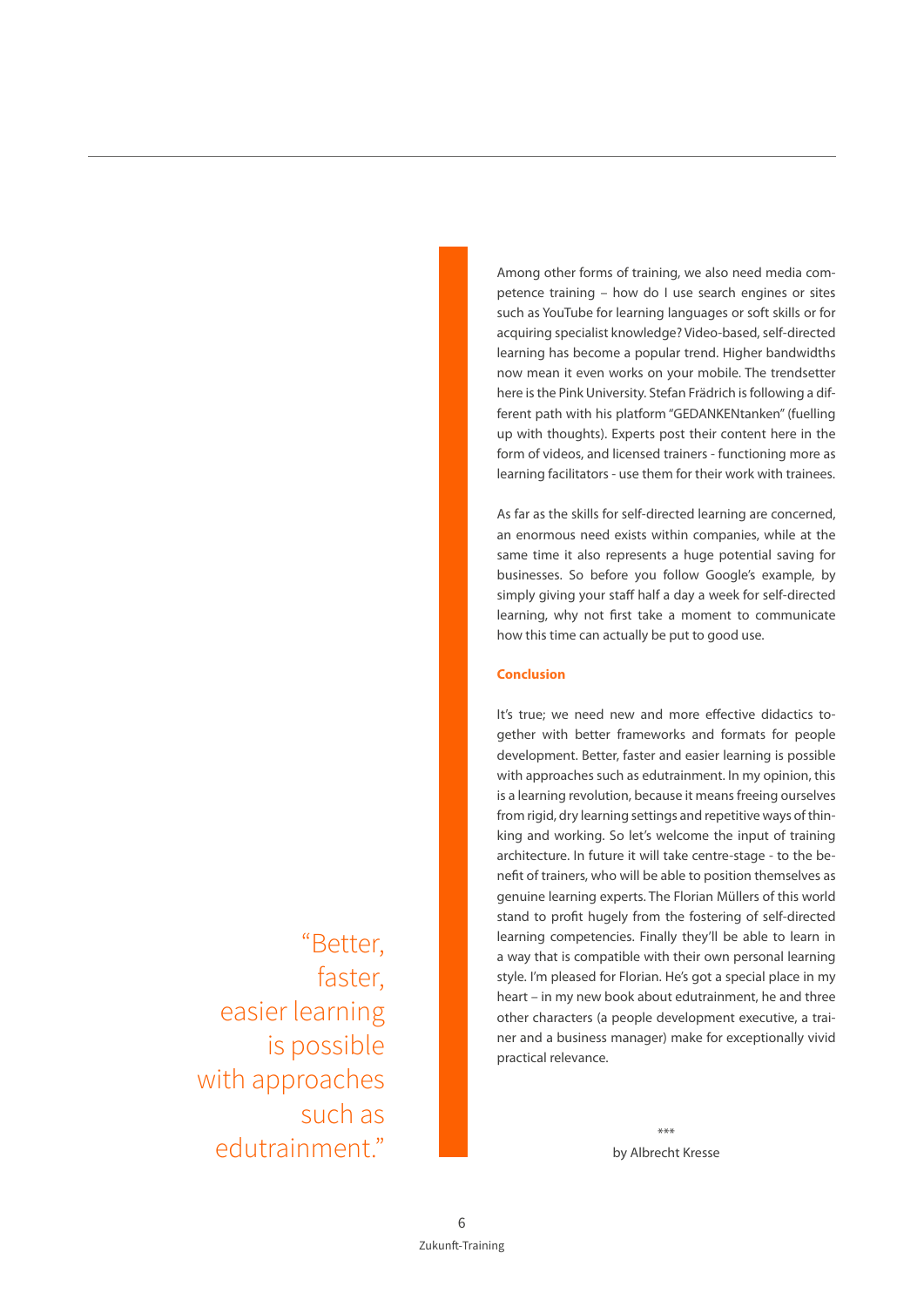# **BETTER, FASTER, EASIER LEARNING WITHIN ORGANISATIONS**

THE NEW LEARNING CONCEPT FOR ORGANISATIONS WHO WANT TO TAKE THEIR PEOPLE DEVELOPMENT FORWARDS EFFECTIVELY: EDUTRAINMENT COMBINES EDUCATION, TRAINING AND ENTERTAINMENT SO THAT YOUR STAFF CAN LEARN BETTER AND FASTER.



Alongside the edutrainment projects that are highlighted and which have already been implemented successfully within organisations, the role of practical relevance takes centre-stage. Four characters accompany you throughout the entire book – a people development executive, a marketing manager, a trainer and a departmental head of sales.



Alongside Albrecht Kresse's provocative and humorous style, you'll enjoy an attractive magazinestyle format with visualisations and photos as well as fascinating models and sketches. You won't be able to put it down.





ALBRECHT KRESSE – EDUTRAINMENT Better, faster and easier learning within organisations Now available!

WWW.FDUTRAINMENT-BUCH.DE Order directly from: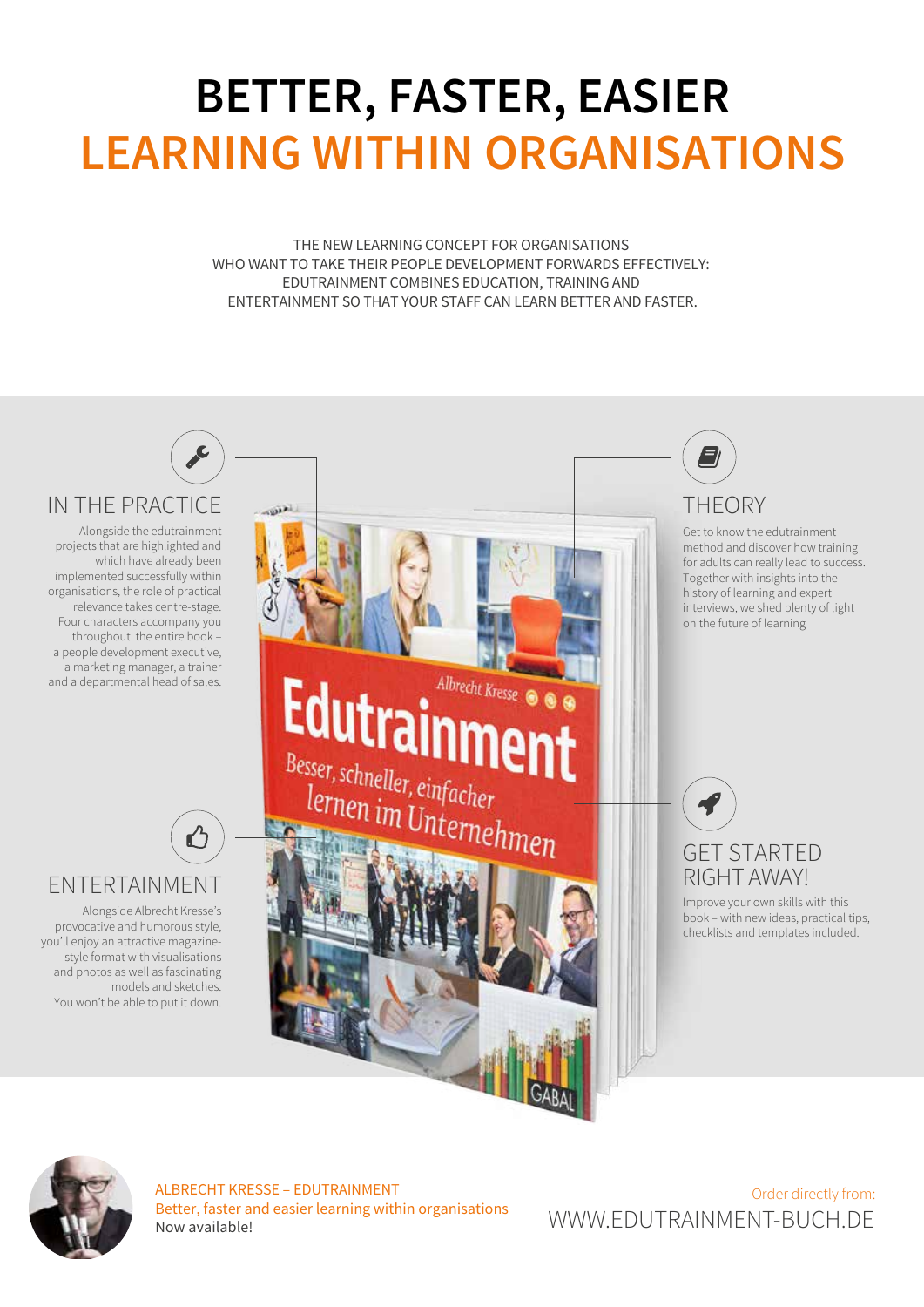# An Interview

# Albrecht Kresse with

**Mr Kresse, in your lectures, books**<br>
and articles you are an advocate<br>
of the mature self-directed<br>
learner. Aren't you afraid that<br>
your business model will implode? **and articles you are an advocate of the mature self-directed learner. Aren't you afraid that**  *<u>r* business model will imploes the product of the product of the state of the state  $\frac{1}{2}$  for  $\frac{1}{2}$  for  $\frac{1}{2}$  for  $\frac{1}{2}$  for  $\frac{1}{2}$  for  $\frac{1}{2}$  for  $\frac{1}{2}$  for  $\frac{1}{2}$  for  $\frac{1}{2}$  for  $\frac{1}{2}$ 

I learnt from Sven G. Jánszky that genuine innovation is about consistently destroying your own business model. So I'm aware of the danger, but I think that there will always be enough for people like me to do. I design people development programmes, prepare tools and methods for sharing knowledge and provide the necessary skills for self-directed learning. It'll be a few years before trainers become extinct.

# **You personally are an advocate of the approach known as edutrainment. What does this concept mean for you, and what makes edutrainment different?**

My fundamental thesis is that when learning is successful, it always has to do with the right mix of education, training and entertainment. The appropriate mix has to be identified afresh every time. So we've developed a set of methods that are applicable to all topics and fields. The fun, the entertainment isn't an end in itself, but rather a kind of neural doping that we all need in order to develop the energy and endurance we require, beyond our natural comfort zone.

# **In your book, you talk in detail about the concept of training architecture. Why is this issue so important to you?**

A former colleague of mine once had a business with the beautiful name of "The Learning Architects". In my opinion, that's exactly what this is all about – developing various forms of learning architecture. That's where people like me come into the picture. In this industry, customers generally feel that the trainer and the content are all that matter, and they are not particularly concerned with the course design. It's a bit like saying, "Beethoven was just a composer." If we want to raise the quality of our design, we have to change that attitude. It makes complete sense that training architecture is more expensive than pure training delivery. A good framework can also be provided for trainers who've been bought by the organisation at a low cost. We are increasingly involved in the production of concepts that we no longer deliver ourselves. That's exactly the kind of task sharing that I'm talking about.

In the edutrainment company, we're currently building our own Edutrainment Lab. This is where we test exercises and training formats – our collaboration with higher education institutions is just starting. I recently visited a European Sales Centre in Austria, where students were filmed with infrared cameras during role plays. There's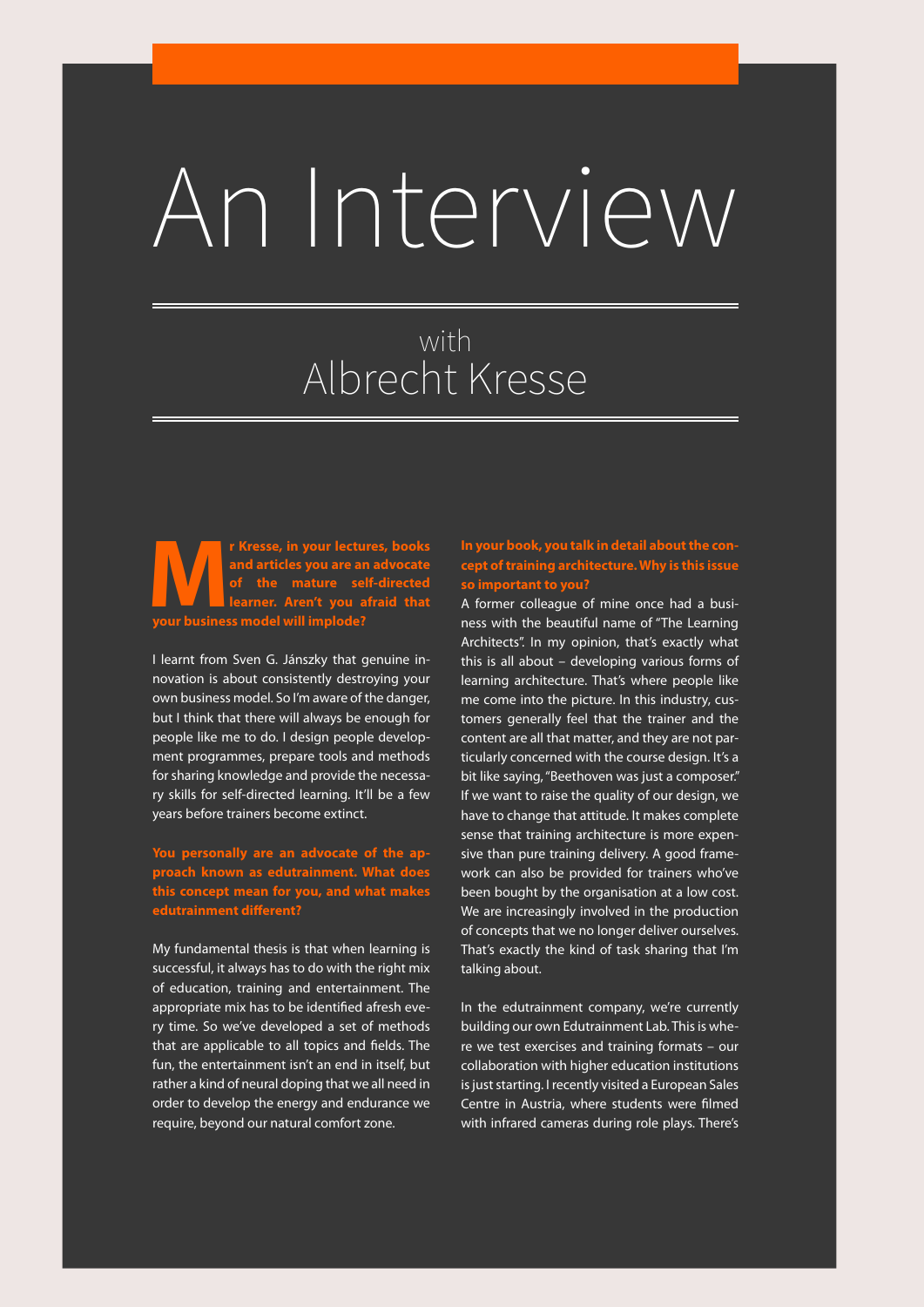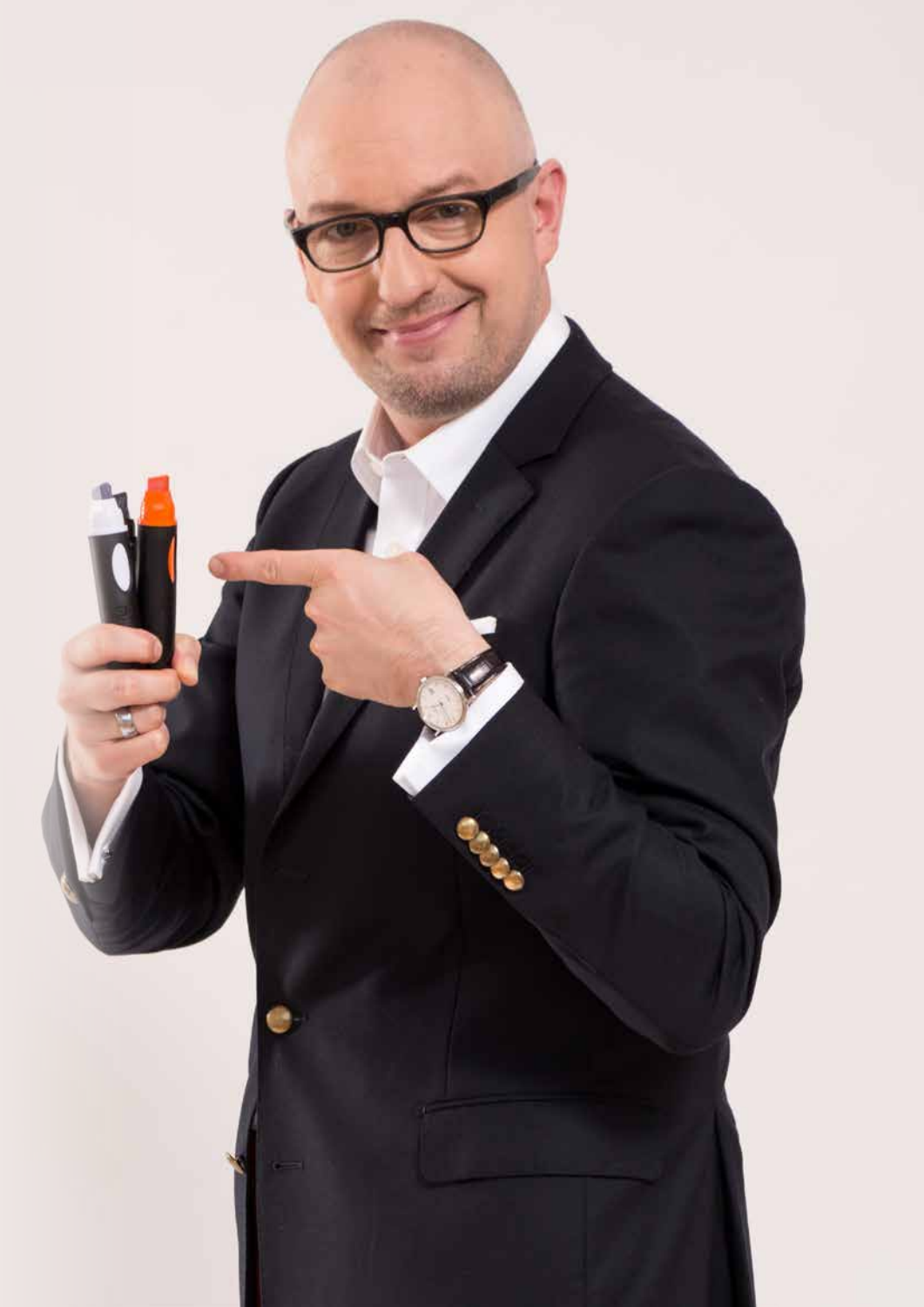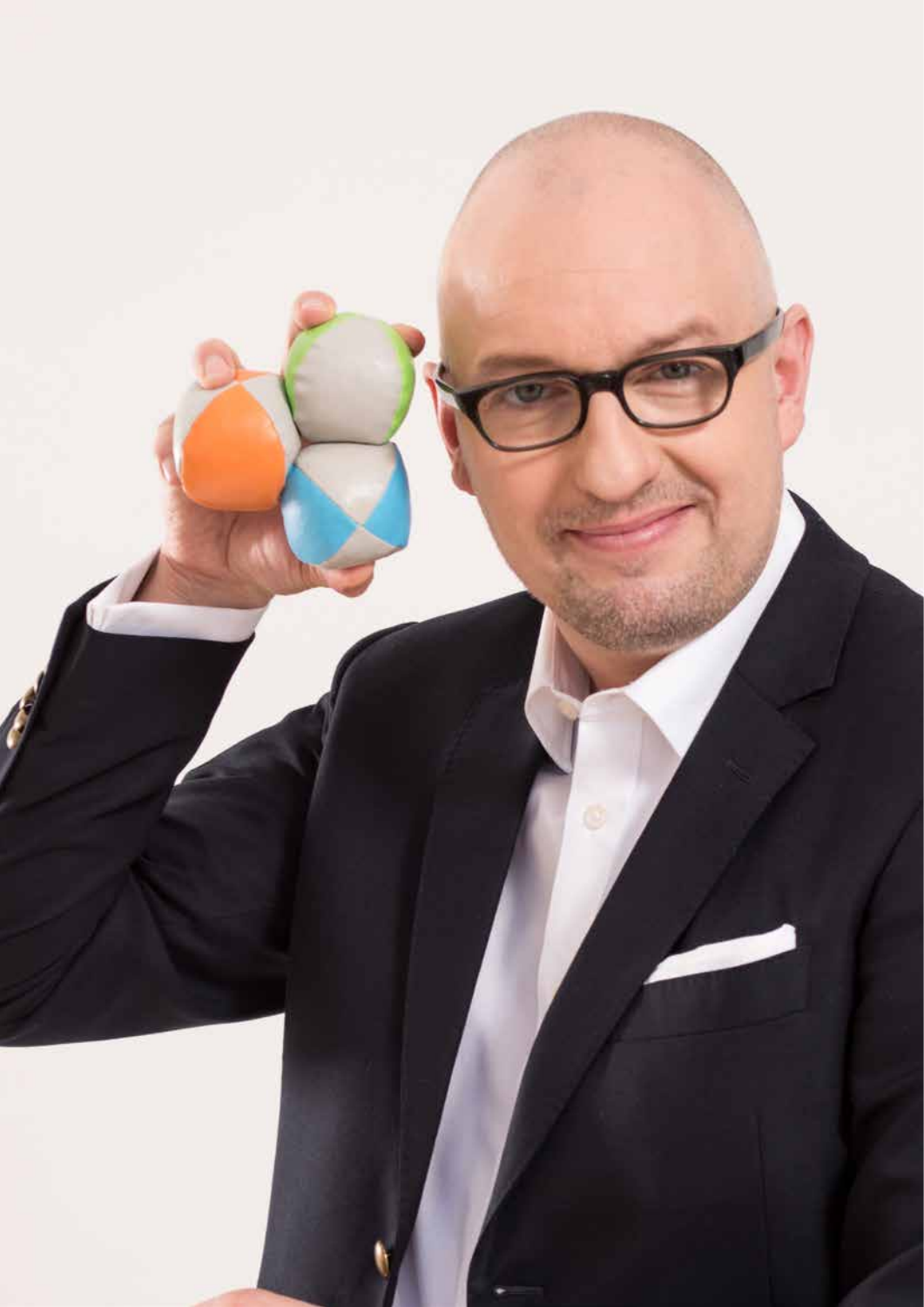also an ECG and there are psychologists sitting behind a one-way mirror, who evaluate the conversation immediately. I went out and bought an infrared camera and skin resistance meter immediately. Together with experts and colleagues, we now want to examine ways in which we can create a mobile solution for our sales training from this extremely costly Sales Centre. That's something that I enjoy, something that motivates me.

## **Where do you see the greatest field for potential for change?**

Even though I come from the field of communications and sales myself, I see the greatest potential in new didactics for technical training. This is the area where the old motto still dominates, "The top expert becomes the trainer" – often with regrettable side effects such as an abundance of poorly designed slides. It's easier to measure effectiveness in technical professional development. Just imagine you could reduce the training time on a new machine from three months to one month, just by changing the didactic architecture. A good design would be well worth EUR 100,000 and the costs would be recouped in no time.

# **And what advice do you have for students who find themselves on an old-fashioned course?**

I'm constantly amazed by the capacity for endurance of many people who sit through these kinds of sessions. Last year, I left two courses before the end, although they were fine in terms of content. However, in my view, they were extremely unsatisfactory in terms of the methods used. We should all give ourselves permission to do the same, and, of course, to offer the trainer or speaker some honest but friendly feedback after the fact. That's why you have seminars, of course. The second option is to put good courses and topics together for yourself. For me, that's edutrainment for self-directed learners: how can I access the right content? How can I not simply study a topic in my everyday life, but also try it out in practice? Who will be able to give me feedback? And, most importantly, how can I design my own learning so that it's fun for me personally?

Recently on holiday, I met a lady who had just celebrated her 101st birthday. She was still playing tennis at 99. After breaking her femur during a game of tennis, the porous bone was no longer stable enough to heal, and it had to be replaced with titanium. "They won't let me play tennis anymore," she complained. As we spoke, our conversation covered the whole time-span from the invention of the telephone in her youth to the perma-use of smartphones by young people in the train; she would actually prefer to speak to them herself. The next day, she informed me that she wanted to set off to an adult education event on environmental protection. An impressive example of enjoying lifelong learning.

\*\*\*

**Thank you very much for your time, Mr. Kresse.**